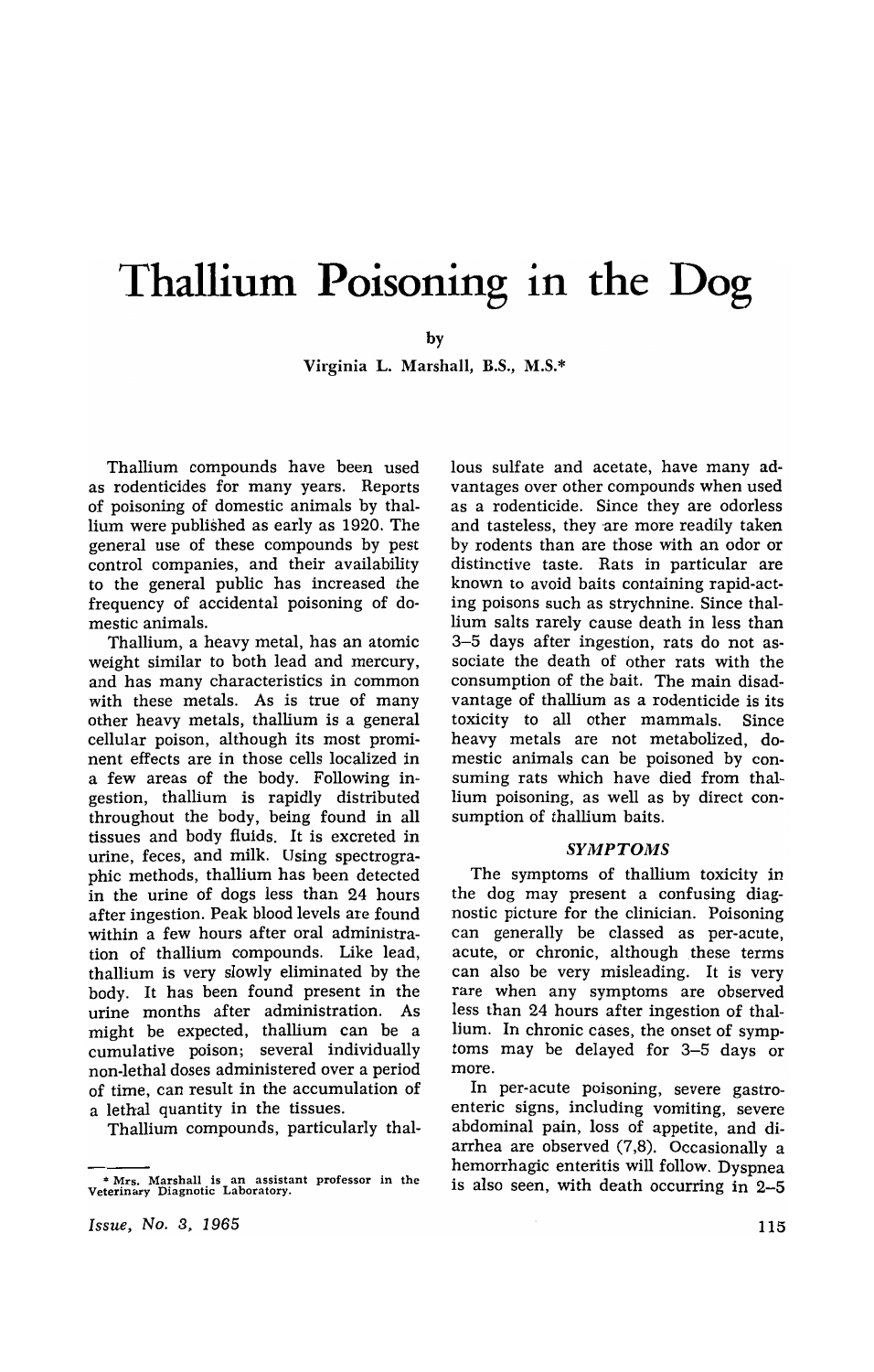days. In some cases, motor paralysis and/ or trembling may also be observed. Some authors have reported that the body temperature remains normal unless secondary infection is present (6). In experimental cases of per-acute thallium toxicity in dogs, the body temperature was elevated 36-40 hours after ingestion to 108° F in one dog, 103° F in a second, and 102.8° F in a third dog. The temperatures remained at this level until death, which followed within 3 days (1).

The course of the acute form is somewhat slower than the per-acute, lasting from one to several weeks. As with the per-acute form, gastroenteric disturbances are usually the first symptoms observed. This is combined with, or followed by, muscular tremors and evidence of pain in the extremities. Conjunctivitis and injection of the sclera are observed in many cases. The oral mucous membranes are frequently congested, often becoming brick-red or mahogany in color. Bronchitis and pneumonia may also develop. If death is delayed, severe motor disturbances and blindness occur. Even if the acute stage is survived, death may occur later. Animals which survive the initial effects of the thallium may succumb to secondary bacterial infections or to extensive renal damage incurred during the process of excretion of the thallium.

The signs of chronic poisoning are similar to those of the acute form, but are generally milder and of longer duration. The symptoms described perviously are not indicative of thallium poisoning alone, but are similar to those of most heavy metal poisonings. Perhaps the most characteristic signs of thallium intoxication in the acute form are the congested sclera and brick-red oral mucous membranes while the hair and skin changes are most characteristic in the chronic form, although they may take from one to three weeks to develop. The most obvious initial change is the rapid loss of hair beginning in the areas subject to friction and progressng at times over the entire body. Close examination will often show this change first in the interdigital and axillary spaces where the skin may become dry and cracked. Following hair loss, the skin becomes dry and crusted. Necrosis of the superficial layers may also appear. Necrosis is sometimes preceeded by a reddening of the skin, particularly in areas subject to friction. Should the animal survive, the normal growth of hair will resume, although several months delay may be involved. These gross skin changes can be found in other disorders, and it is often advisable to eliminate the possibility of infectious or parasitic agents.

## *POSTMORTEM FINDINGS*

The necropsy findings in thallium intoxication vary with the severity of dosage and length of illness. In per-acute cases, severe hemorrhagic gastroenteritis may be the only finding, although inflammation of the respiratory mucosa occasionally occurs.

In acute cases lesions in other organs are observed. Congestion and hemorrhage may occur in many organs including spleen, kidneys, and heart. Fatty degeneration and necrosis of the liver has also been described. Petechial hemorrhage, perivascular cuffing and demyelination occur frequently in the brain. In the dog, the cutaneous histopathology of thallium intoxication is unlike any other cutaneous reaction reported in the literature. Examination of sections taken from erythematous areas reveals hyperkeratosis, moderate parakeratosis, hyperemia, and hyaline changes. The cutaneous histopathology of thallium poisoning has been. described in great detail by Schwartzman and Kirschbaum (5).

Analysis of tissues from an animal with thallium poisoning has shown the presence of thallium in all tissues. For the laboratory diagnosis of a suspected case of thallium intoxication there are several methods available for analysis of body fluids. In practice, testing of urine by any of the "quick tests" (2, 3) available has been shown to be quite reliable. One such test, described by Gabriel and Dubin (2), requires a minimum of time and can be routinely used by a practictioner with a minimum of expense for chemicals and equipment.

*Iowa State University Veterinarian*